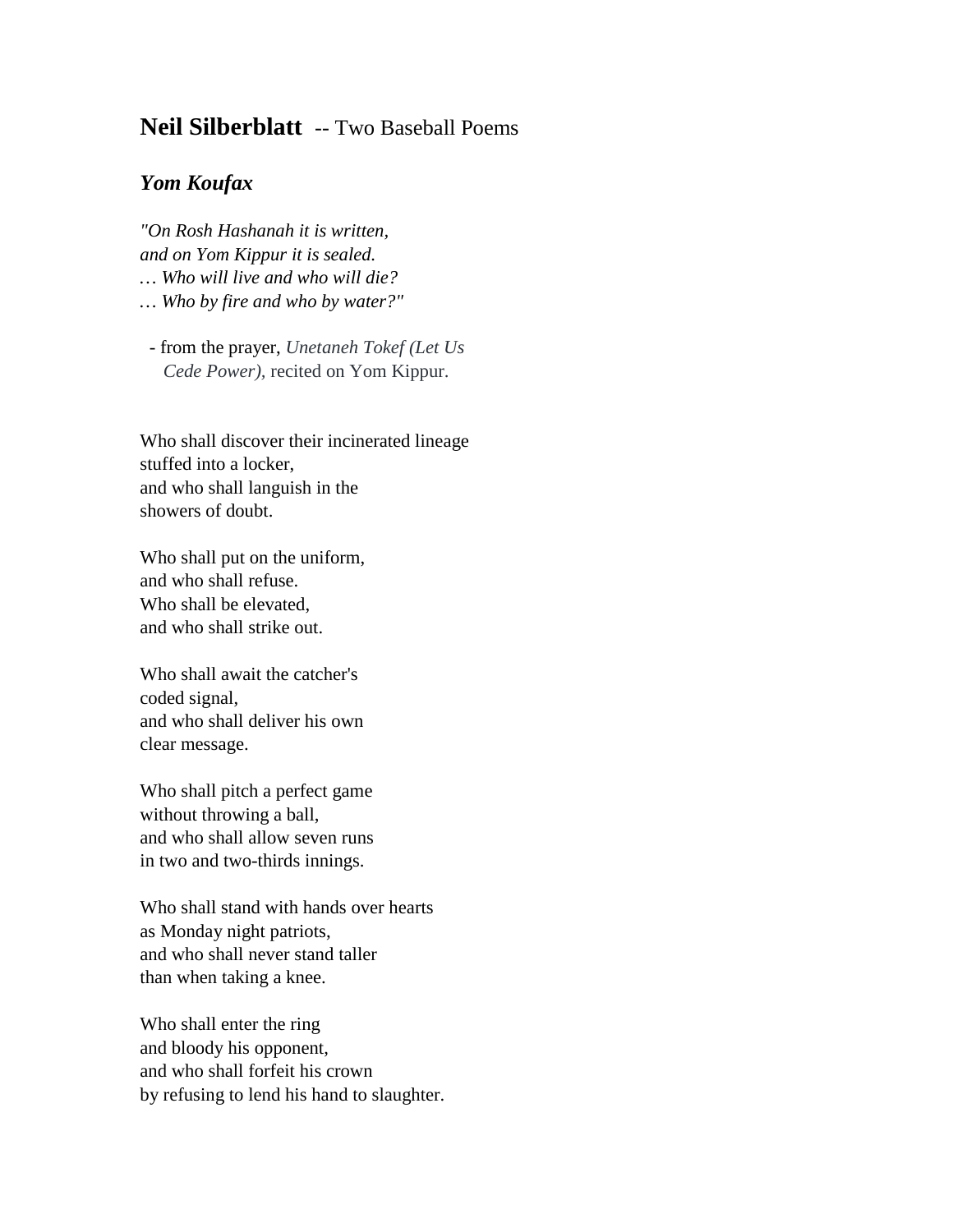Who shall be exalted on the mound and in the hearts of his people, and who shall be yanked by an irate manager at the age of 56\*.

*\* - Donald Scott Drysdale (23 July 1936 – 3 July 1993), who pitched for the L.A. Dodgers in Game One of the 1965 World Series, in lieu of Sandy Koufax who refused to pitch on Yom Kippur.* 

## **25 to 4**

*"The Mets lost to the Washington Nationals, 25-4, the most lopsided loss in the team's 57-wo history. … 'A tough loss,' Mets Manager Mickey Callaway said ... 'We gotta do better than that.'"* New York Times, July 31, 2018

*"... You must go on, I can't go on, I'll go on."* from *The Unnamable (1954),* by Samuel Beckett

Beckett must be coaching these guys these galoots who should have thrown in the towel nine innings ago, raised the white flag, cried out "Uncle".

But, no, they still come out for more swings and errors of outrageous fortune, when Stengel would already be covering his face (in shame) or hurling insults (which they still couldn't catch).

They must know that there is no recovery from this score, no happy ending to this tragedy - the way the condemned know, the way you know after watching three acts of *Boheme* or one of *Lucia*, the way a tree soon to be felled knows.

After 19 runs, unanswered except in grief, they must be longing for the solace of the ice pack, but, no, they still come out these hapless fools, for whom I root, root, root.